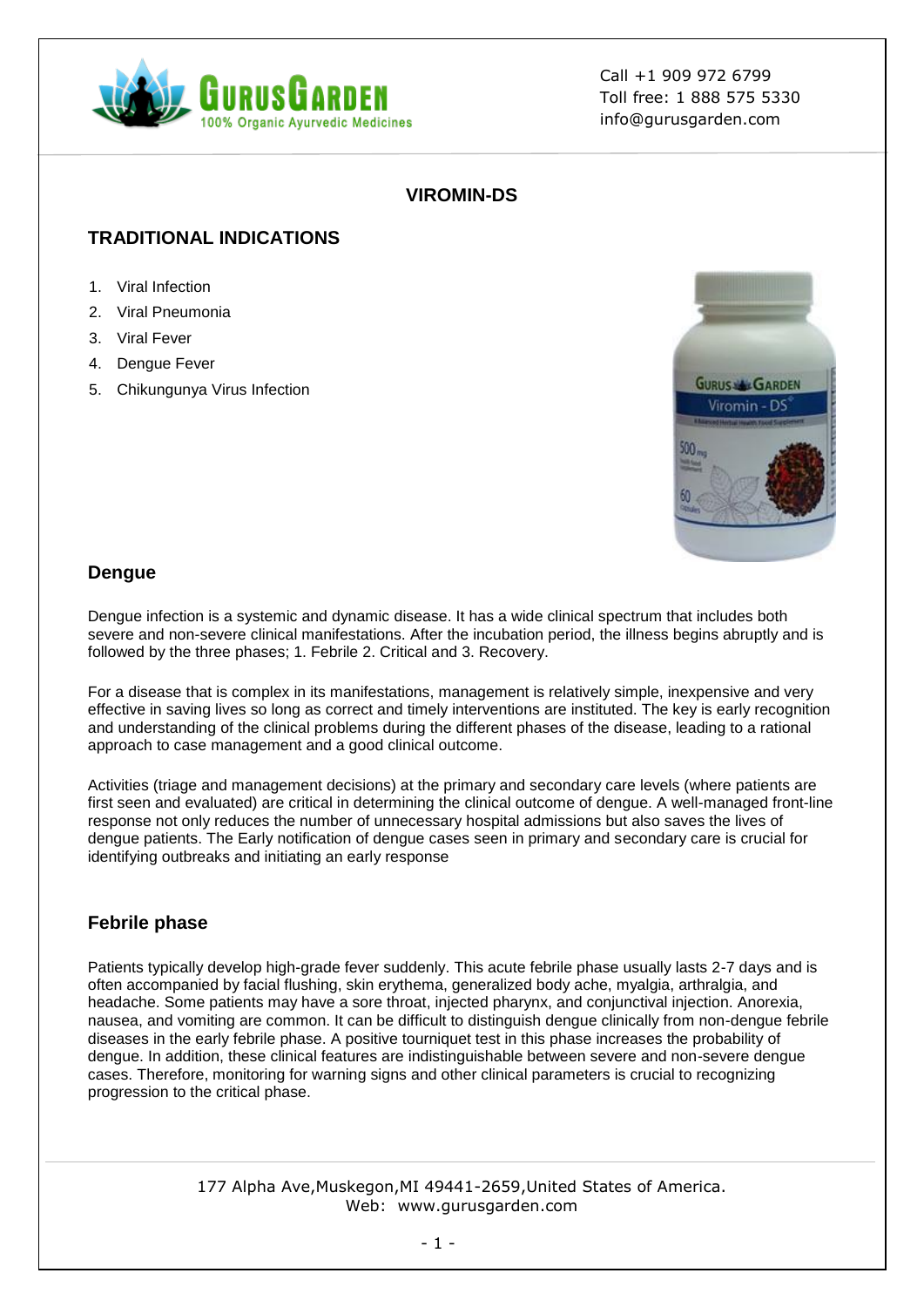

Mild hemorrhagic manifestations like petechiae and mucosal membrane bleeding (e.g. nose and gums) may be seen. Massive vaginal bleeding (in women of childbearing age) and gastrointestinal bleeding may occur during this phase but is not common. The liver is often enlarged and tender after a few days of fever. The earliest abnormality in the full blood count is a progressive decrease in total white cell count, which should alert the physician to a high probability of dengue.

### **Critical phase**

Around the time of defervescence, when the temperature drops to 37.5-38 C or less and remains below this level, usually on days 3-7 of illness, an increase in capillary permeability in parallel with increasing hematocrit levels may occur. This marks the beginning of the critical phase. The period of clinically significant plasma leakage usually, lasts 24-48 hours.

Progressive leukopenia followed by a rapid decrease in platelet count usually precedes plasma leakage. At this point patients without an increase in capillary permeability will improve, while those with increased capillary permeability may become worse because of lost plasma volume. The degree of plasma leakage varies. Pleural effusion and ascites may be clinically detectable depending on the degree of plasma leakage and the volume of fluid therapy. Hence chest x-ray and abdominal ultrasound can be useful tools for diagnosis. The degree of increase in the baseline hematocrit often reflects the severity of plasma leakage.

Shock occurs when a critical volume of plasma is lost through leakage. It is often preceded by warning signs. The body temperature may be subnormal when the shock occurs. With prolonged shock, the consequent organ hypoperfusion results in progressive organ impairment, metabolic acidosis and disseminated intravascular coagulation. This, in turn, leads to severe hemorrhage causing the hematocrit to decrease in severe shock. Instead of the leukopenia usually seen during this phase of dengue, the total white cell count may increase in patients with severe bleeding. In addition, severe organ impairment such as severe hepatitis, encephalitis or myocarditis and/or severe bleeding may also develop without obvious plasma leakage or shock. Those who improve after defervescence are said to have non-severe dengue. Some patients progress to the critical phase of plasma leakage without defervescence and, in these patients, changes in the full blood count should be used to guide the onset of the critical phase and plasma leakage.

Those who deteriorate will manifest with warning signs. This is called dengue with warning signs (Text. Cases of dengue with warning signs will probably recover with early intravenous rehydration. Some cases will deteriorate to severe dengue.

### **Recovery phase**

If the patient survives the 24-48-hour critical phase, a gradual reabsorption of extravascular compartment fluid takes place in the following 48-72 hours. General well-being improves, appetite returns, gastrointestinal symptoms abate, hemodynamic status stabilizes and diuresis ensues. Some patients may have a rash of "isles of white in the sea of red". Some may experience generalized pruritus. Bradycardia and electrocardiographic changes are common during this stage.

The hematocrit stabilizes or may be lower due to the dilutional effect of reabsorbed fluid. White blood cell count usually starts to rise soon after defervescence but the recovery of platelet count is typically later than that of white blood cell count.

Respiratory distress from massive pleural effusion and ascites will occur at any time if excessive intravenous fluids have been administered. During the critical and/or recovery phases, excessive fluid therapy is associated with pulmonary edema or congestive heart failure.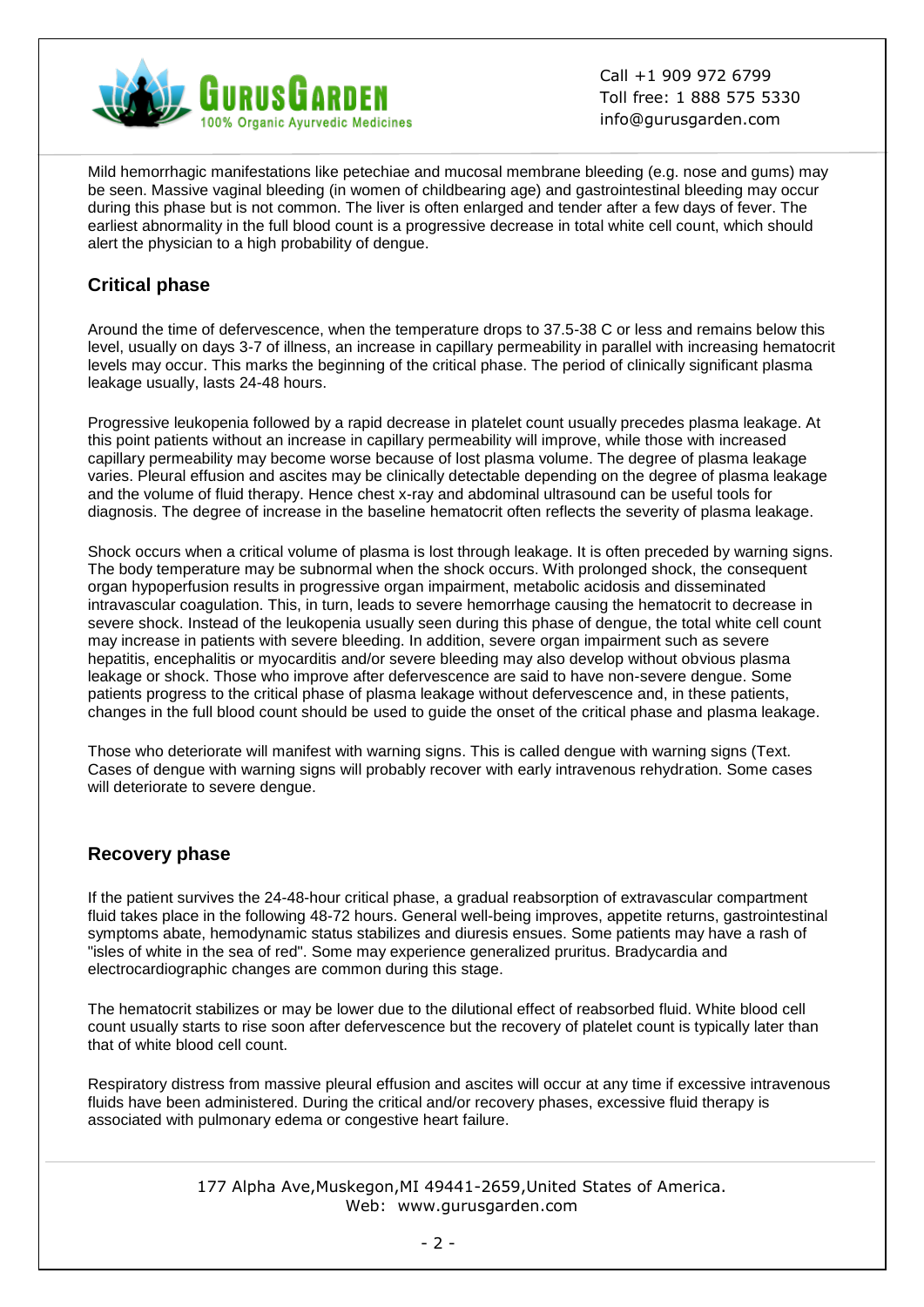

The various clinical problems during the different phases of dengue can be summarized as in Table below.

- 1. **Febrile phase** Dehydration; high fever may cause neurological disturbances and febrile seizures in young children
- 2. **Critical phase** Shock from plasma leakage; severe hemorrhage; organ impairment
- 3. **Recovery phase** Hypervolemia (only if intravenous fluid therapy has been excessive and/or has extended into this period)

#### **Severe dengue**

Severe dengue is defined by one or more of the following: (i) plasma leakage that may lead to shock (dengue shock) and/or fluid accumulation, with or without respiratory distress, and/or (ii) severe bleeding, and/or (iii) severe organ impairment.

As dengue vascular permeability progresses, hypovolemia worsens and results in shock. It usually takes place around defervescence, usually on day 4 or 5 (range days 3-7) of illness, preceded by the warning signs. During the initial stage of shock, the compensatory mechanism which maintains a normal systolic blood pressure also produces tachycardia and peripheral vasoconstriction with reduced skin perfusion, resulting in cold extremities and delayed capillary refill time. Uniquely, the diastolic pressure rises towards the systolic pressure and the pulse pressure narrows as the peripheral vascular resistance increases. Patients in dengue shock often remain conscious and lucid. The inexperienced physician may measure a normal systolic pressure and misjudge the critical state of the patient. Finally, there is decompensation and both pressures disappear abruptly. Prolonged hypotensive shock and hypoxia may lead to multi-organ failure and an extremely difficult clinical course.

#### **DOSAGE and DIRECTIONS**



For Adults 18 yrs or above, one (1) Capsule twice daily (every 12 hours) in empty stomach with lukewarm water.

Please give minimum 30 min to take any food after taking VIROMIN-DS.

Take optimum water to enhance elimination of released toxins from the body.